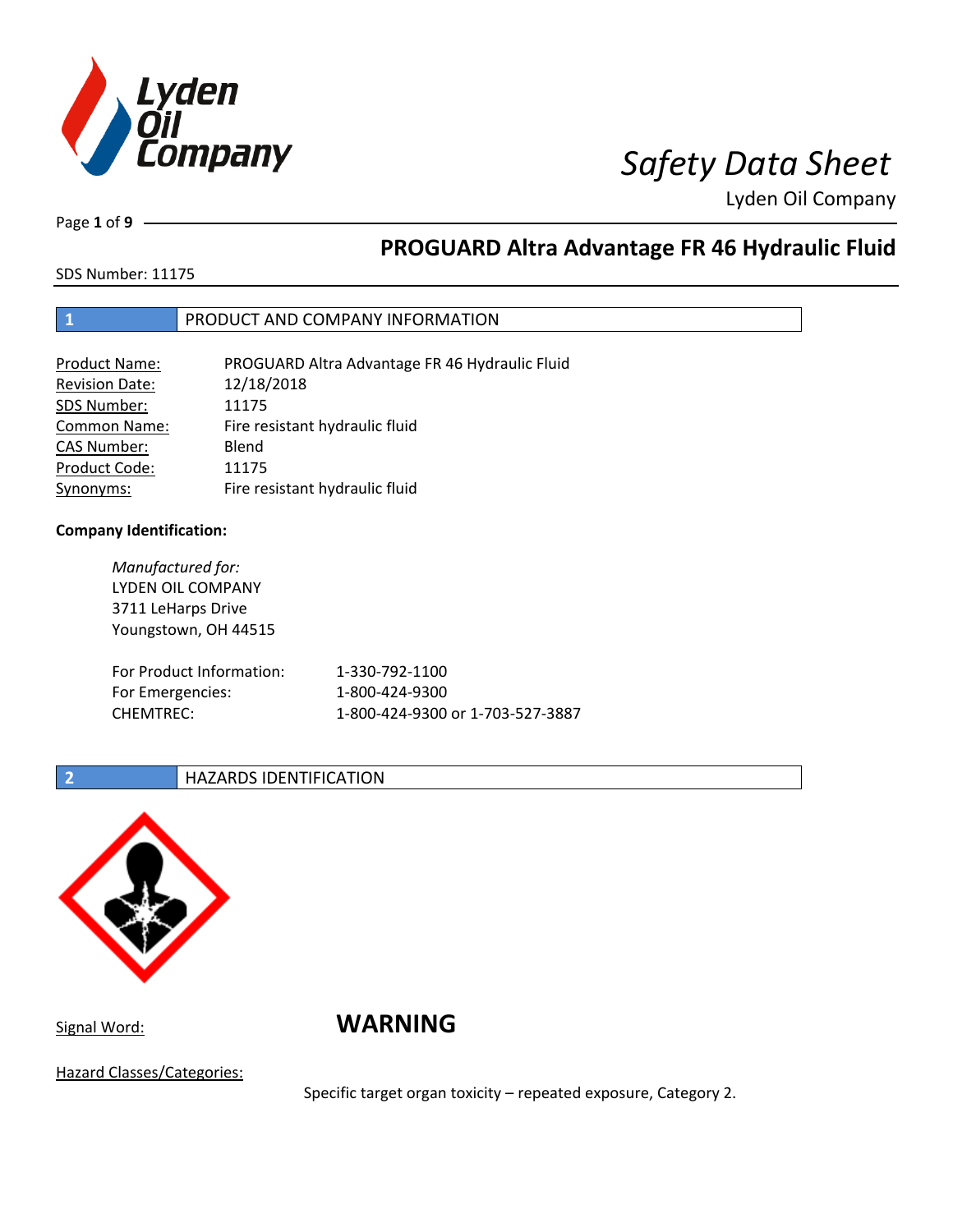

Page **2** of **9**

Lyden Oil Company

|                            | <b>PROGUARD Altra Advantage FR 46 Hydraulic Fluid</b>                       |
|----------------------------|-----------------------------------------------------------------------------|
| <b>SDS Number: 11175</b>   |                                                                             |
| Hazard Statement(s):       |                                                                             |
|                            | H373: May cause damage to organs through prolonged or repeated<br>exposure. |
| Precaution Statement(s):   |                                                                             |
|                            | P101: If medical advice is needed, have product container or label at       |
|                            | hand.                                                                       |
|                            | P102: Keep out of reach of children.                                        |
|                            | P103: Read label before use.                                                |
|                            | P260: Do not breathe dust/fumes/gas/mist/vapors/spray.                      |
|                            | P301+310: IF SWALLOWED: Immediately call a POISON                           |
|                            | CENTER/doctor.                                                              |
| Other Hazard Statement(s): |                                                                             |
|                            | Repeated skin contact may cause dermatitis or an oil acne.                  |

### **3** COMPOSITION / INFORMATION ON INGREDIENTS

#### Ingredients:

*Mixture of the substances listed below with nonhazardous additions.*

| <b>Chemical Name</b> | <b>CAS Number</b> | Percentage  |
|----------------------|-------------------|-------------|
| Diethylene Glycol    | 111-46-6          | 30-39       |
| Water                | 7732-18-5         | 42-50       |
| Polyalkylene Glycol  | N/A               | $12 - 20$   |
| Decanoic Acid        | 334-48-5          | $\langle$ 2 |

*\*Any concentration shown as a range is to protect confidentiality or is due to batch variation.*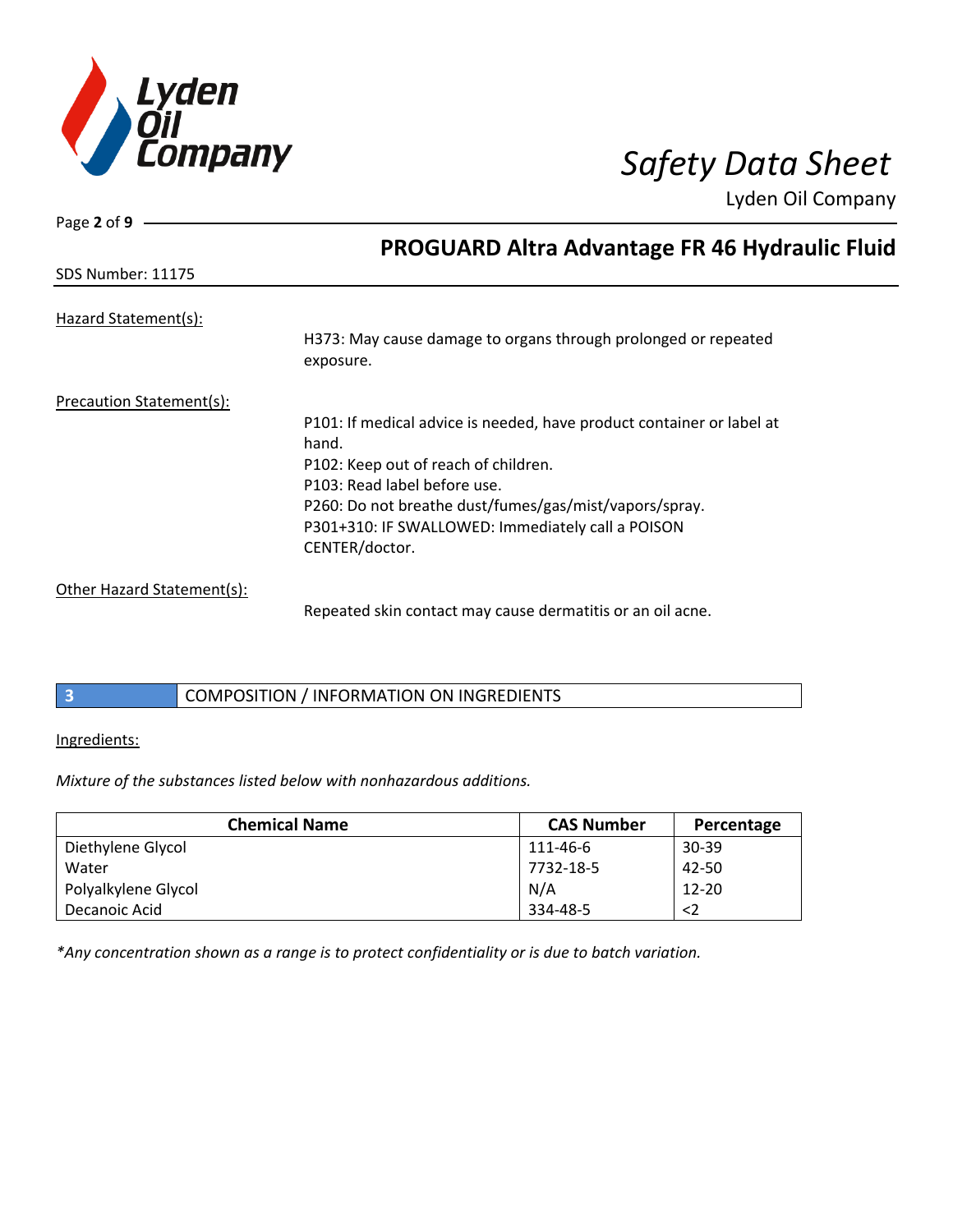

Page **3** of **9**

## **PROGUARD Altra Advantage FR 46 Hydraulic Fluid**

SDS Number: 11175

| <b>FIRST AID MEASURES</b>                                                                                                                                                                                                                                                                                                                                                                                                                                                                                                                                                             |
|---------------------------------------------------------------------------------------------------------------------------------------------------------------------------------------------------------------------------------------------------------------------------------------------------------------------------------------------------------------------------------------------------------------------------------------------------------------------------------------------------------------------------------------------------------------------------------------|
|                                                                                                                                                                                                                                                                                                                                                                                                                                                                                                                                                                                       |
|                                                                                                                                                                                                                                                                                                                                                                                                                                                                                                                                                                                       |
| If symptoms develop, move victim to fresh air. If symptoms persist,<br>obtain medical attention.                                                                                                                                                                                                                                                                                                                                                                                                                                                                                      |
|                                                                                                                                                                                                                                                                                                                                                                                                                                                                                                                                                                                       |
| Wash with soap and water. Remove contaminated clothing and wash<br>before reuse. Get medical attention if needed.                                                                                                                                                                                                                                                                                                                                                                                                                                                                     |
|                                                                                                                                                                                                                                                                                                                                                                                                                                                                                                                                                                                       |
| Rinse opened eye for several minutes under running water. If<br>symptoms persist, consult medical attention.                                                                                                                                                                                                                                                                                                                                                                                                                                                                          |
|                                                                                                                                                                                                                                                                                                                                                                                                                                                                                                                                                                                       |
| Do not induce vomiting. Seek medical attention immediately. If<br>person is fully conscious give 1 cup or 8 ounces (240ml) of water. If<br>medical advice is delayed and if an adult has swallowed several<br>ounces of chemical, then give 3-4 ounces (1/3-1/2 Cup) (90-120 ml) of<br>hard liquor such as 80 proof whiskey. For children, give proportionally<br>less liquor at a dose of 0.3 ounce (1 1/2 tsp.) (8 ml) liquor for each 10<br>pounds of body weight, or 2 ml per kg body weight [e.g., 1.2 ounce (2<br>1/3 tbsp.) for a 40 pound child or 36 ml for an 18 kg child]. |
|                                                                                                                                                                                                                                                                                                                                                                                                                                                                                                                                                                                       |

### Symptoms and Effects, both acute and delayed:

Aside from the information found under Description of first aid measures (above) and Indication of immediate medical attention and special treatment needed (below), any additional important symptoms and effects are described in Section 11: Toxicology Information.

Recommended Actions:

Notes to physician: Due to structural analogy and clinical data, this material may have a mechanism of intoxication similar to ethylene glycol. On that basis, treatment similar to ethylene glycol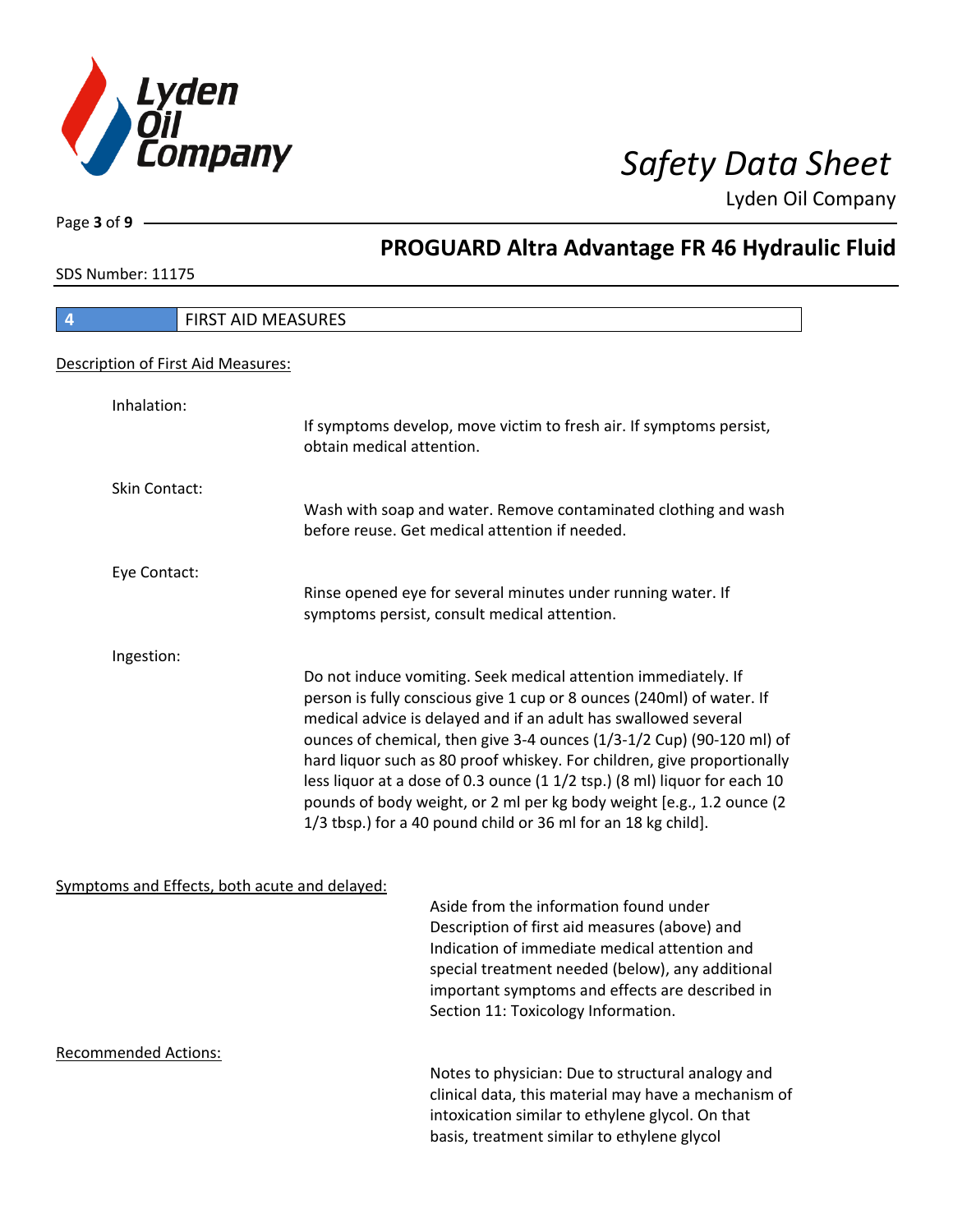

Page **4** of **9**

SDS Number: 11175

## **PROGUARD Altra Advantage FR 46 Hydraulic Fluid**

intoxication may be of benefit. In cases where several ounces (60 - 100 ml) have been ingested, consider the use of ethanol and hemodialysis in the treatment. Consult standard literature for details of treatment. If ethanol is used, a therapeutically effective blood concentration in the range of 100 - 150 mg/dl may be achieved by a rapid loading dose followed by a continuous intravenous infusion. Consult standard literature for details of treatment. 4-Methyl pyrazole (Antizol®) is an effective blocker of alcohol dehydrogenase and should be used in the treatment of ethylene glycol (EG), di- or triethylene glycol (DEG, TEG), ethylene glycol butyl ether (EGBE), or methanol intoxication if available. Fomepizole protocol (Brent, J. et al., New England Journal of Medicine, Feb. 8, 2001, 344:6, p. 424-9): loading dose 15 mg/kg intravenously, follow by bolus dose of 10 mg/kg every 12 hours; after 48 hours, increase bolus dose to 15 mg/kg every 12 hours. Continue fomepizole until serum methanol, EG, DEG, TEG or EGBE are undetectable. The signs and symptoms of poisoning include anion gap metabolic acidosis, CNS depression, renal tubular injury, and possible late stage cranial nerve involvement. Respiratory symptoms, including pulmonary edema, may be delayed. Persons receiving significant exposure should be observed 24-48 hours for signs of respiratory distress. In severe poisoning, respiratory support with mechanical ventilation and positive end expiratory pressure may be required. Maintain adequate ventilation and oxygenation of the patient. If lavage is performed, suggest endotracheal and/or esophageal control. Danger from lung aspiration must be weighed against toxicity when considering emptying the stomach. Treatment of exposure should be directed at the control of symptoms and the clinical condition of the patient.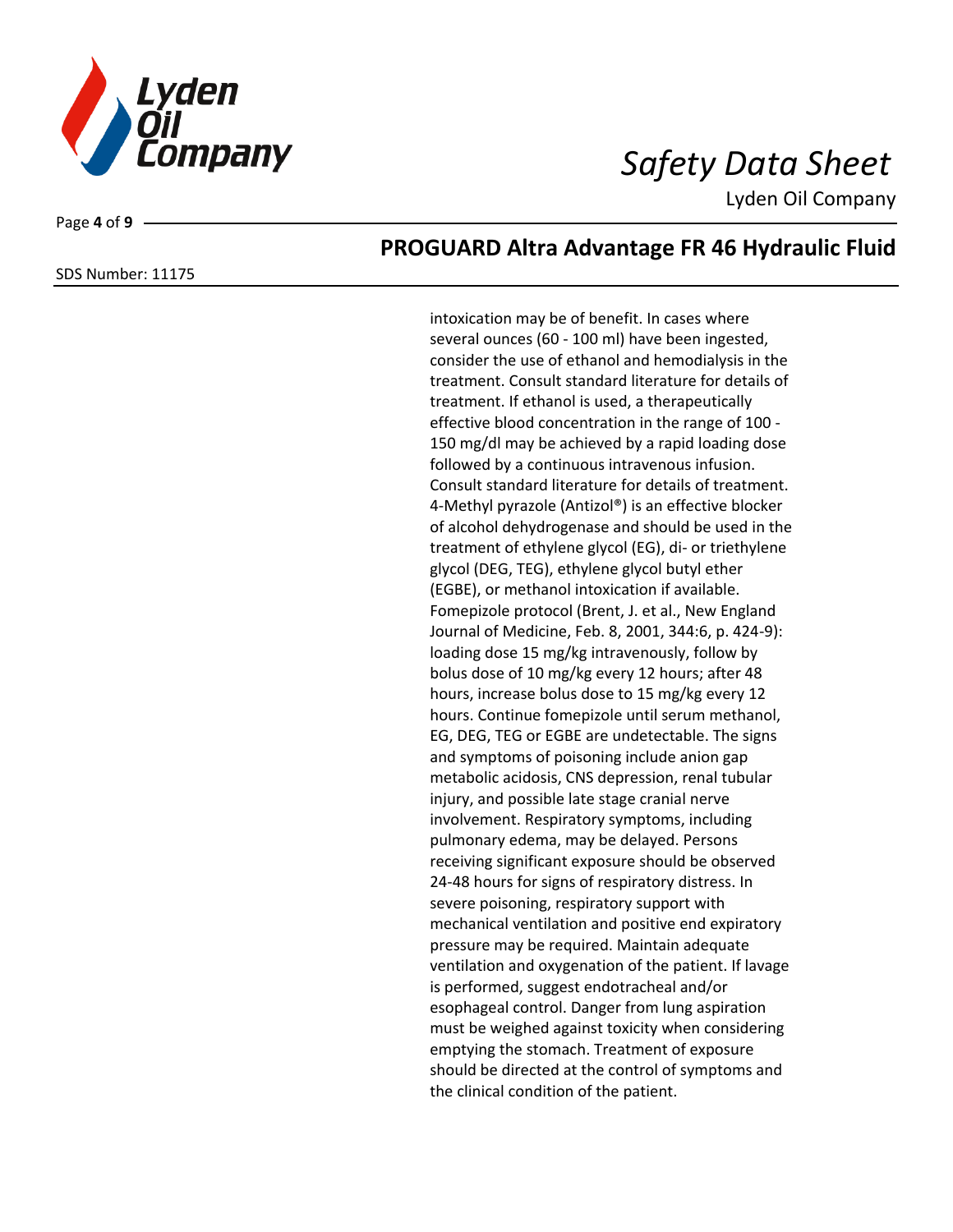

SDS Number: 11175

Page **5** of **9**

# **PROGUARD Altra Advantage FR 46 Hydraulic Fluid**

| 5<br><b>FIRE FIGHTING MEASURES</b>        |                                                                                                                                                                                                                                                                                                                                                                                                                                                                                                                                                                                                        |
|-------------------------------------------|--------------------------------------------------------------------------------------------------------------------------------------------------------------------------------------------------------------------------------------------------------------------------------------------------------------------------------------------------------------------------------------------------------------------------------------------------------------------------------------------------------------------------------------------------------------------------------------------------------|
| Recommended Fire-Extinguishing Equipment: | Water fog or fine spray. Dry chemical fire<br>extinguishers. Carbon dioxide fire extinguishers.<br>Foam. Do not use direct water steam. May spread<br>fire. Alcohol resistant foams (ATC type) are<br>preferred. General purpose synthetic foams<br>(including AFFF) or protein foams may function, but<br>will be less effective.                                                                                                                                                                                                                                                                     |
| Possible Hazards During a Fire:           | Violent steam generation or eruption may occur<br>upon application of direct water stream to hot<br>liquids.                                                                                                                                                                                                                                                                                                                                                                                                                                                                                           |
| <b>Recommendations to Firefighters:</b>   | Keep people away. Isolate fire and deny<br>unnecessary entry. Burning liquids may be<br>extinguished by dilution with water. Do not use<br>direct water stream. May spread fire. Burning<br>liquids may be moved by flushing with water to<br>protect personnel and minimize property damage.<br>Wear positive-pressure self-contained breathing<br>apparatus (SCBA) and protective fire fighting<br>clothing (includes fire fighting helmet, coat,<br>trousers, boots and gloves). If protective equipment<br>is not available or not used, fight fire from a<br>protected location or safe distance. |

### **6 ACCIDENTAL RELEASE MEASURES**

#### Personal Precautions:

Avoid contact with skin, eyes, and clothing. Keep away from sources of ignition. Liquid will not burn as made. After the water evaporates, remaining material will burn.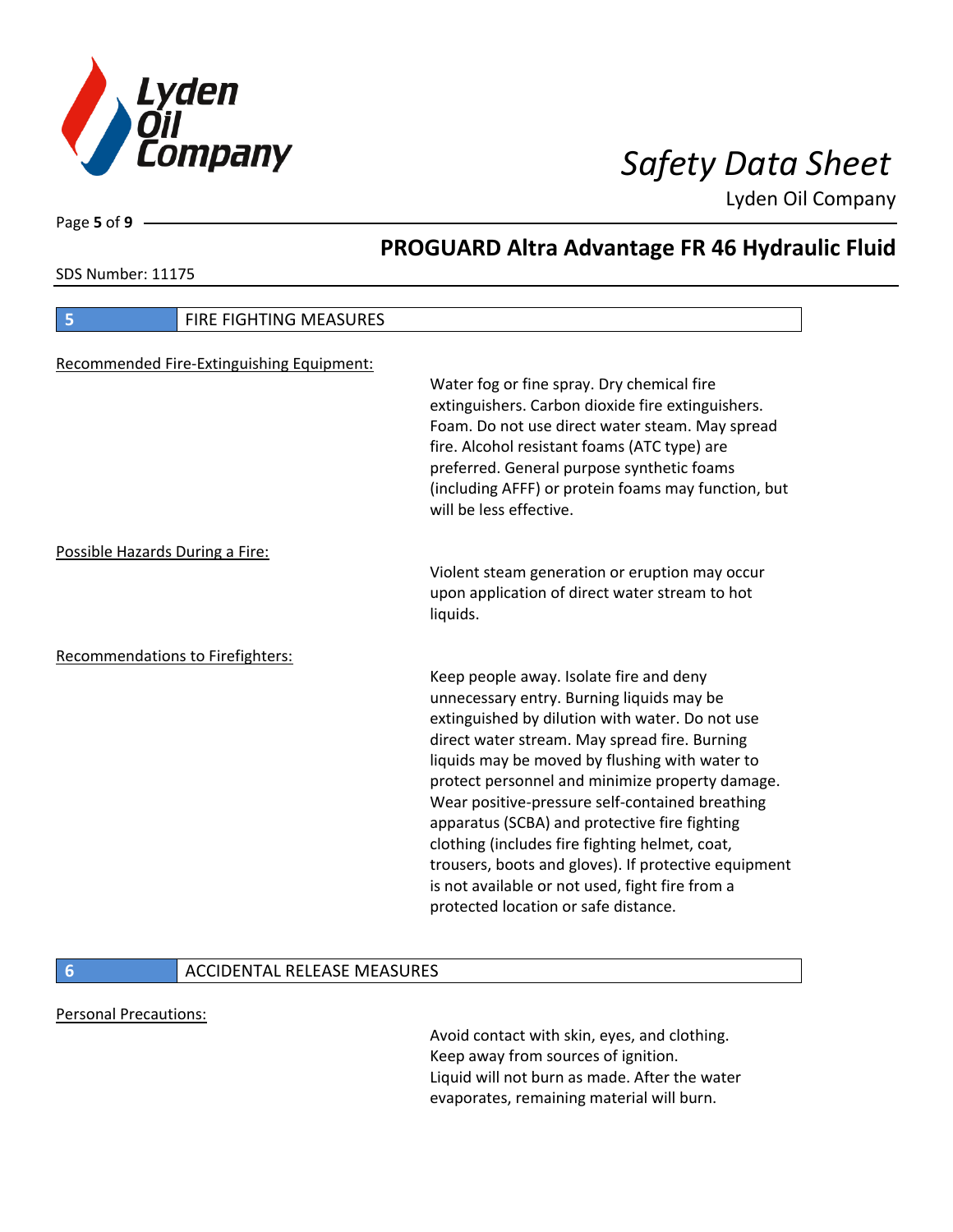

| Page 6 of 9 -                                   |                                                       |
|-------------------------------------------------|-------------------------------------------------------|
|                                                 | <b>PROGUARD Altra Advantage FR 46 Hydraulic Fluid</b> |
| SDS Number: 11175                               |                                                       |
|                                                 |                                                       |
| <b>Emergency Procedures:</b>                    |                                                       |
|                                                 | Contain spilled material, collect in suitable and     |
|                                                 | properly labeled containers.                          |
|                                                 |                                                       |
| <b>Environmental Precautions:</b>               |                                                       |
|                                                 | Do not allow to reach sewage system or any water      |
|                                                 | course.                                               |
|                                                 | Do not allow to enter ground waters.                  |
| <b>Cleanup Procedures:</b>                      |                                                       |
|                                                 | Pick up excess with inert absorbant material.         |
|                                                 |                                                       |
| <b>HANDLING AND STORAGE</b>                     |                                                       |
|                                                 |                                                       |
| <b>Handling Precautions:</b>                    |                                                       |
|                                                 | Handle with care and avoid spillage on the floor.     |
|                                                 | Do not cut, weld, drill, grind, braze, or solder      |
|                                                 | container.                                            |
| <b>Storage Requirements:</b>                    |                                                       |
|                                                 | Store in original container, shelf-life: 2 years.     |
|                                                 |                                                       |
|                                                 |                                                       |
| EXPOSURE CONTROLS / PERSONAL PROTECTION<br>8    |                                                       |
| <b>Exposure Limits:</b>                         |                                                       |
| -111-46-6 Diethylene Glycol (30-39%)            |                                                       |
|                                                 |                                                       |
| OSHA TWA - Long-term value: 10mg/m <sup>3</sup> |                                                       |
| <b>Engineering Controls:</b>                    |                                                       |
|                                                 | All ventilation should be designed in accordance      |
|                                                 | with OSHA standard (29 CFR 1910.94).                  |
|                                                 |                                                       |
| Personal Protective Equipment:                  |                                                       |
|                                                 | Wash hands before breaks and at the end of work.      |
|                                                 | Use safety glasses and gloves.                        |
|                                                 |                                                       |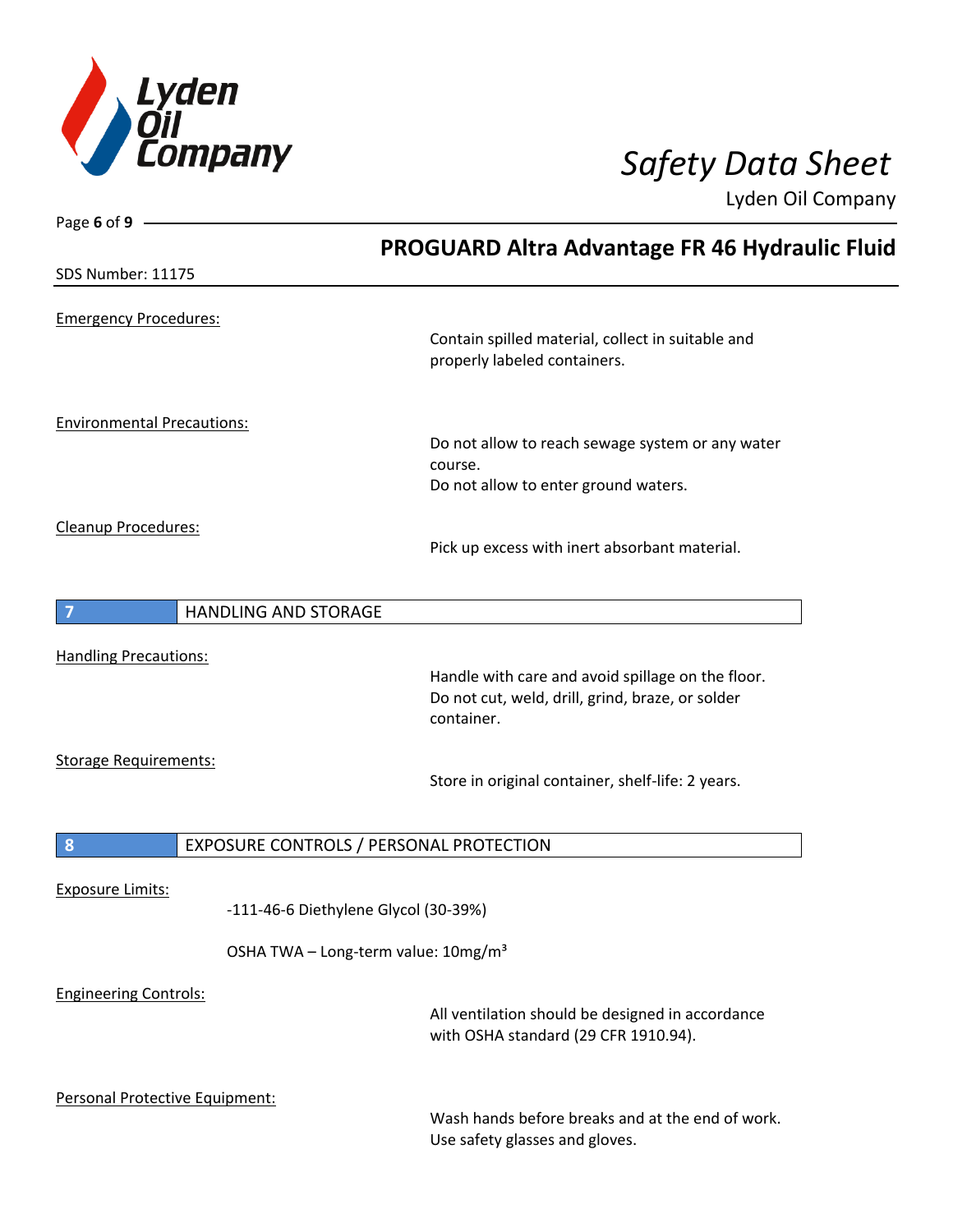

SDS Number: 11175

Page **7** of **9**

# **PROGUARD Altra Advantage FR 46 Hydraulic Fluid**

### **9** PHYSICAL AND CHEMICAL PROPERTIES

| Color:                        | Transparent red                             |
|-------------------------------|---------------------------------------------|
| <b>Physical State:</b>        | Liquid                                      |
| Odor:                         | Data not available                          |
| Odor Threshold:               | Data not available                          |
| pH:                           | 9.5                                         |
| <b>Melting Point:</b>         | $-42^\circ$ C                               |
| <b>Boiling Point:</b>         | $100^\circ$ C                               |
| <b>Boiling Range:</b>         | Data not available                          |
| Flash Point:                  | None                                        |
| <b>Evaporation Rate:</b>      | Data not available                          |
| Flammability:                 | Data not available                          |
| Flammability Limits:          | Data not available                          |
| Vapor Pressure:               | Data not available                          |
| Vapor Density:                | Data not available                          |
| <b>Relative Density:</b>      | Data not available                          |
| Solubilities:                 | Completely soluble in water                 |
| <b>Partition Coefficient:</b> | Data not available                          |
| Auto-Ignition Temperature:    | Data not available                          |
| Decomposition Temperature:    | Data not available                          |
| Viscosity:                    | 46 mm <sup>2</sup> /sec (kinematic at 40°C) |

### **10** STABILITY AND REACTIVITY

| Stability:                  | Stable under normal conditions.                                                        |
|-----------------------------|----------------------------------------------------------------------------------------|
| Reactivity:                 | Not reactive under normal conditions.                                                  |
| Conditions to Avoid:        | Extreme temperature and direct sunlight. Do not<br>allow water component to evaporate. |
| <b>Hazardous Reactions:</b> | No known hazardous reactions.                                                          |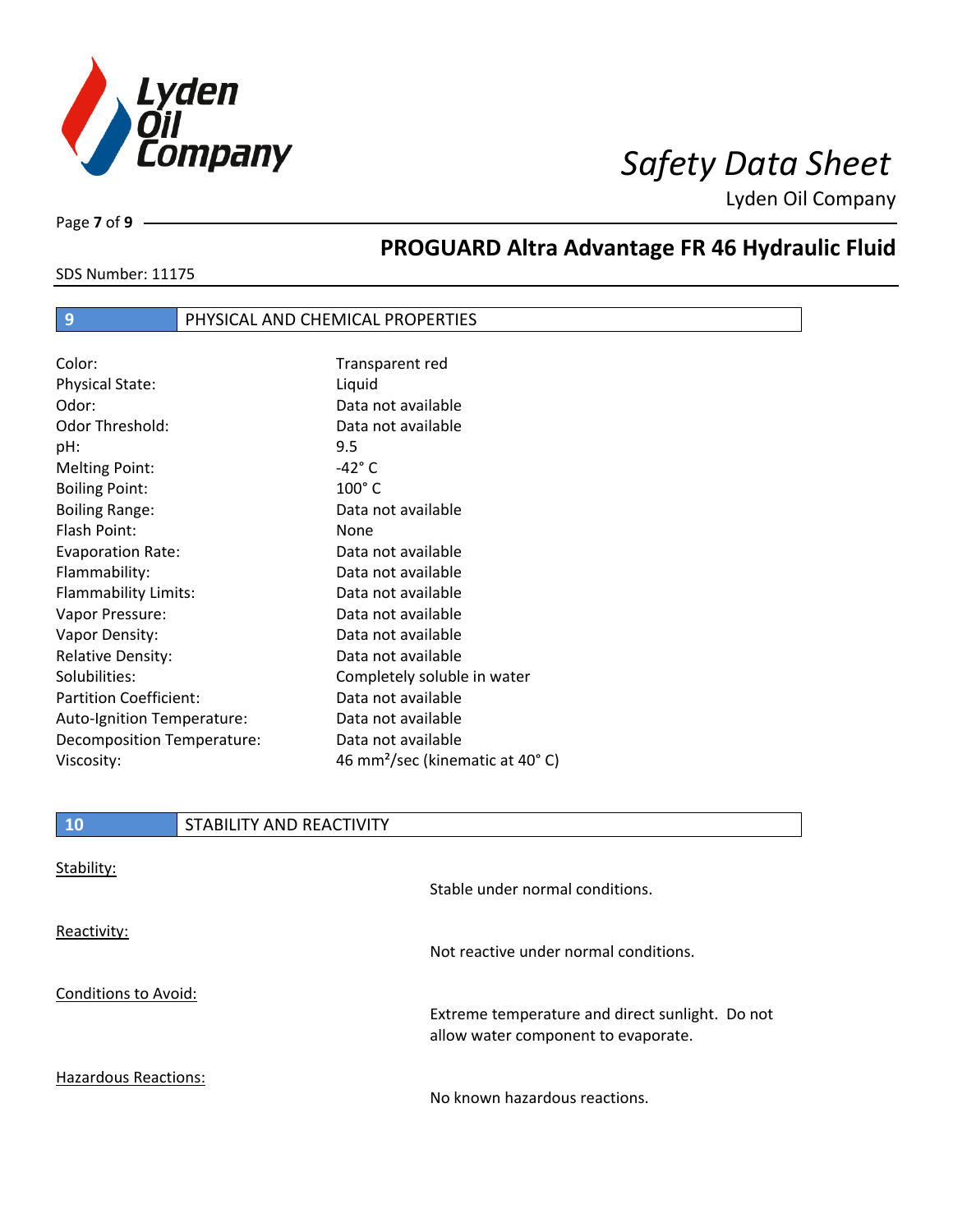

| Page 8 of 9 -                       |                                                                                                                           |
|-------------------------------------|---------------------------------------------------------------------------------------------------------------------------|
|                                     | <b>PROGUARD Altra Advantage FR 46 Hydraulic Fluid</b>                                                                     |
| SDS Number: 11175                   |                                                                                                                           |
| <b>Incompatible Materials:</b>      |                                                                                                                           |
|                                     | Strong acids, strong bases, and strong oxidizers.                                                                         |
| <b>Decomposition Products:</b>      |                                                                                                                           |
|                                     | Hazardous decomposition products are not<br>expected to form.                                                             |
| <b>11</b>                           | TOXICOLOGICAL INFORMATION                                                                                                 |
| Routes of Exposure:                 |                                                                                                                           |
|                                     | Skin and eye contact are the primary routes of<br>exposure although exposure may occur following<br>accidental ingestion. |
| <b>Exposure Effects:</b>            |                                                                                                                           |
|                                     | Repeated skin contact may cause dermatitis or an<br>oil acne.                                                             |
| <b>Measures of Toxicity:</b>        |                                                                                                                           |
|                                     | No test data available.                                                                                                   |
| Carcinogenic/Mutagenic Precautions: |                                                                                                                           |
|                                     | Non-carcinogenic and not expected to be<br>mutagentic.                                                                    |
| 12                                  | <b>ECOLOGICAL INFORMATION</b>                                                                                             |
| <b>Ecological Precautions:</b>      |                                                                                                                           |
|                                     | Avoid exposing to the environment.                                                                                        |
| <b>Ecological Effects:</b>          |                                                                                                                           |
|                                     | No specific environmental or aquatic data available.                                                                      |
| 13                                  | <b>DISPOSAL CONSIDERATIONS</b>                                                                                            |
| Disposal Methods:                   |                                                                                                                           |

Dispose of waste material in accordance with all local, state, and federal requirements.